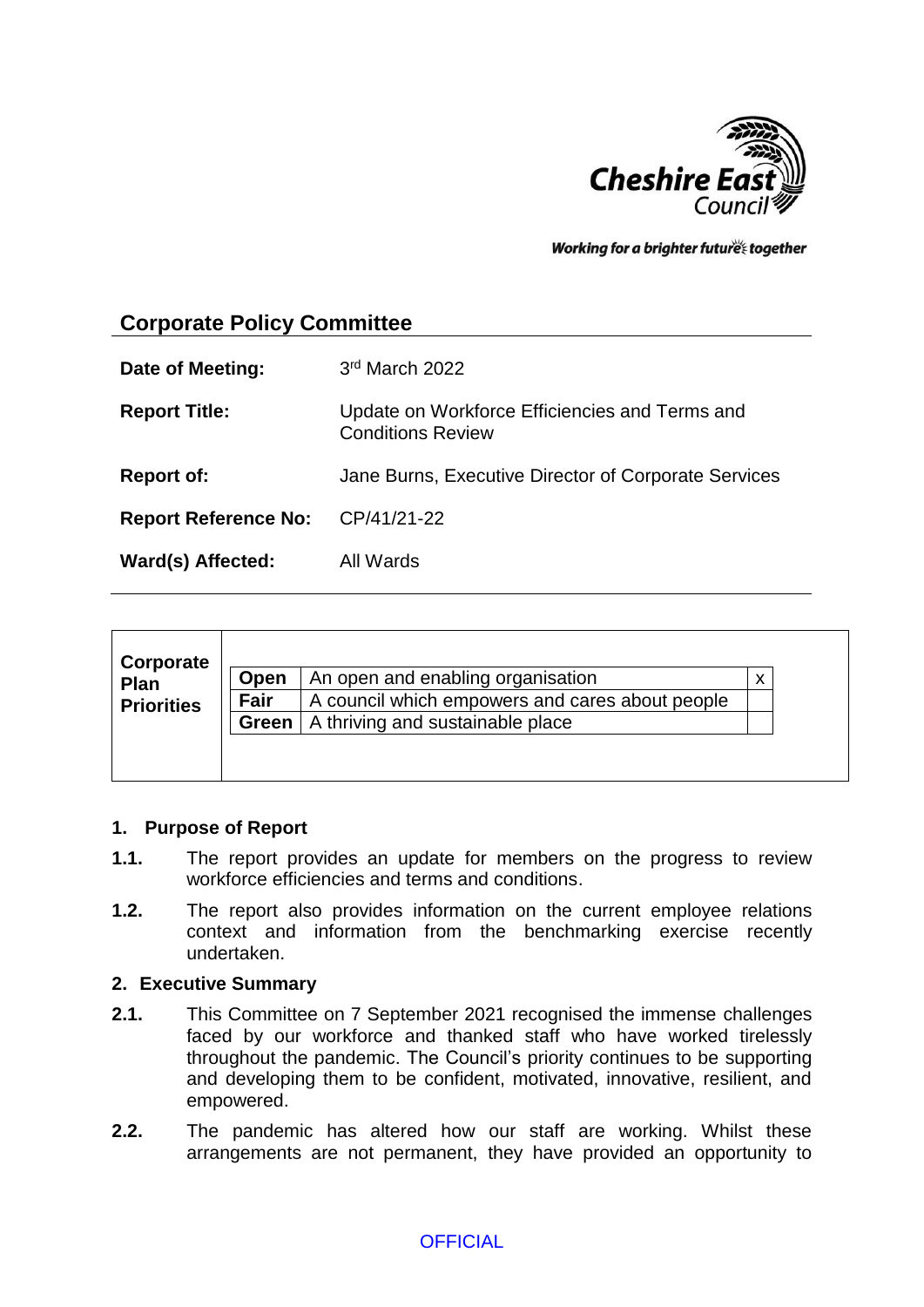review ways of working and have dramatically reduced the need to travel and therefore costs.

- **2.3.** The Committee has agreed a new Workplace Strategy, informed by the lessons learned from Covid, feedback from both Pulse Surveys of staff, indepth engagement with service areas and discussions with the Trade Unions. This sets out our approach to more permanent agile and flexible ways of working.
- **2.4.** The Medium-Term Financial Strategy agreed by Council in February 2021 recognised the unprecedented financial challenges facing the Council. One of the approved proposals is a review of ways of working, looking at opportunities for efficiencies. The intention is that identified savings will reduce costs over the longer term and protect jobs.
- **2.5.** Savings of £758,000 have been agreed by officers from reduced staff travel, enabled through different ways of working. This is the figure now included in the MTFS 22/23 – 25/26. A permanent 30% reduction in average miles claimed across services is one part of that commitment. To date the overall picture is encouraging, however, this relies on permanent changes to behaviours, without which some of the savings may be at risk. Any impact will be considered as part of the regular financial reports.
- **2.6.** A review of terms and conditions has been undertaken which has included benchmarking against other Councils in the North West, to ensure that Cheshire East Council is aligned with other Local Authorities in its application of terms and conditions of employment. The findings from the review suggest that the Council is not out of line with other Local Authorities, although there are some areas where we are more generous than our peers.
- **2.7.** The employee relations context is sensitive at present as the national employers and trade unions have yet to reach agreement on the 2021/22 pay award and the trade unions have been consulting their memberships on industrial action. Although this does not impact directly on local employee relations it does provide a context and may influence the way that the trade unions choose to respond in any negotiations.
- **2.8.** Mindful of the context and the need to balance fairness with affordability, officers are preparing a package of measures which can be negotiated with the trade unions. The package is expected to include proposals to change some terms and conditions as well as proposals to introduce or improve benefits for staff which are linked to new ways of working and the Council's Carbon Neutral ambitions and will include a Staff Travel Plan. This work is currently being scoped/developed.

#### **3. Recommendations**

- **3.1.** To note progress made in achieving savings arising from staff travel for 2021/22.
- **3.2.** To note that the Regular Car User allowance re-application process has been completed and the results are being implemented in accordance with the Council's policy.
- **3.3.** To support a revised approach to formal consultation/negotiation with the recognised trade unions with a view to developing a package of measures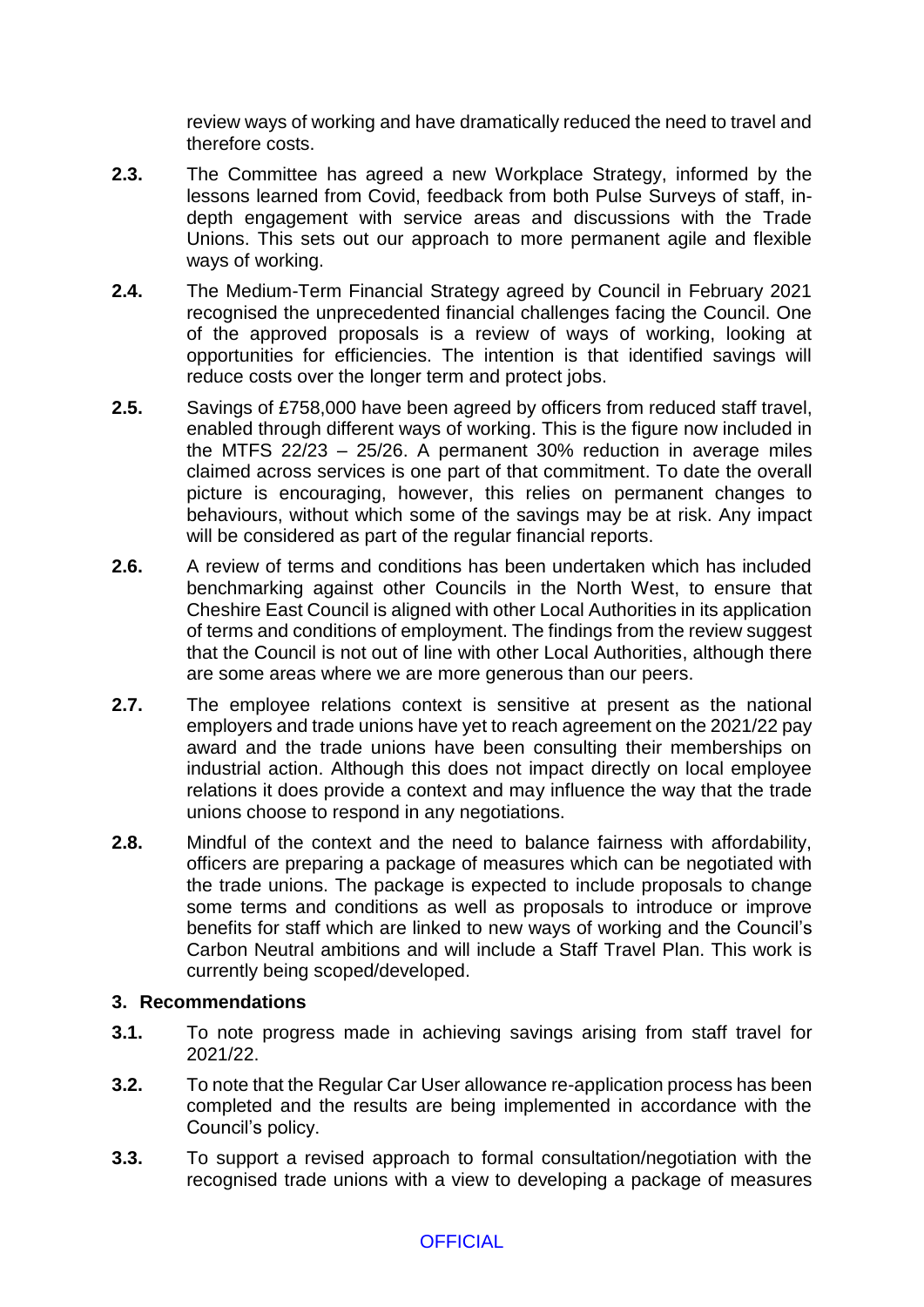which will include changes to staff terms and conditions and improved benefits for staff aligned to the Council's new ways of working and the green agenda relating to staff travel.

**3.4.** To note that authority has been delegated to the Executive Director of Corporate Services to implement any changes following consultation/negotiation.

#### **4. Reasons for Recommendations**

- **4.1.** To inform the committee of the progress made to date in delivering staff travel related savings.
- **4.2.** To inform the committee of the revised approach to the review of workforce efficiencies and terms and conditions, which reflects the current employee relations context.
- **4.3.** To provide assurance that the re-application process for regular car user allowance, although a separate piece of work, the implementation of the results of the re-assessment process is vital to achieve the overall savings from staff travel. The total savings allocated to this item in the MTFS is £193k and therefore any shortfall would need to be met from other budgets in services. It is also important to ensure that the Council's policy is being applied fairly and consistently.
- **4.4.** Negotiations with the Trade Unions will begin in due course and will need to focus on options that represent a realistic way forward which will deliver savings that are required both in the short term and long term, protect jobs, develop further new ways of working and align with the Council's new ways of working and Carbon Neutral ambitions.

#### **5. Other Options Considered**

- **5.1.** The Council could focus on making changes that do not need to be negotiated or agreed with the trade unions which could include increasing the reduction in business travel further from 30% to 35% or 40%. This option will prove challenging for some Directorates to meet based on the forecasts that have been provided by some services.
- **5.2.** The council has run a voluntary severance programme (MARS) in previous years which could provide some additional savings from workforce efficiencies, this will be considered by officers in due course.

| <b>Option</b>                                                               | <b>Impact</b>                                       | <b>Risk</b>                                                                                                               |
|-----------------------------------------------------------------------------|-----------------------------------------------------|---------------------------------------------------------------------------------------------------------------------------|
| Increase<br>reduction in business achieved.<br>travel to $35\%$ or $40\%$ . | the   MTFS savings would be   Some services are not | able to reduce business<br>travel by 35% or 40%<br>without it having<br>- a<br>detrimental impact on<br>service delivery. |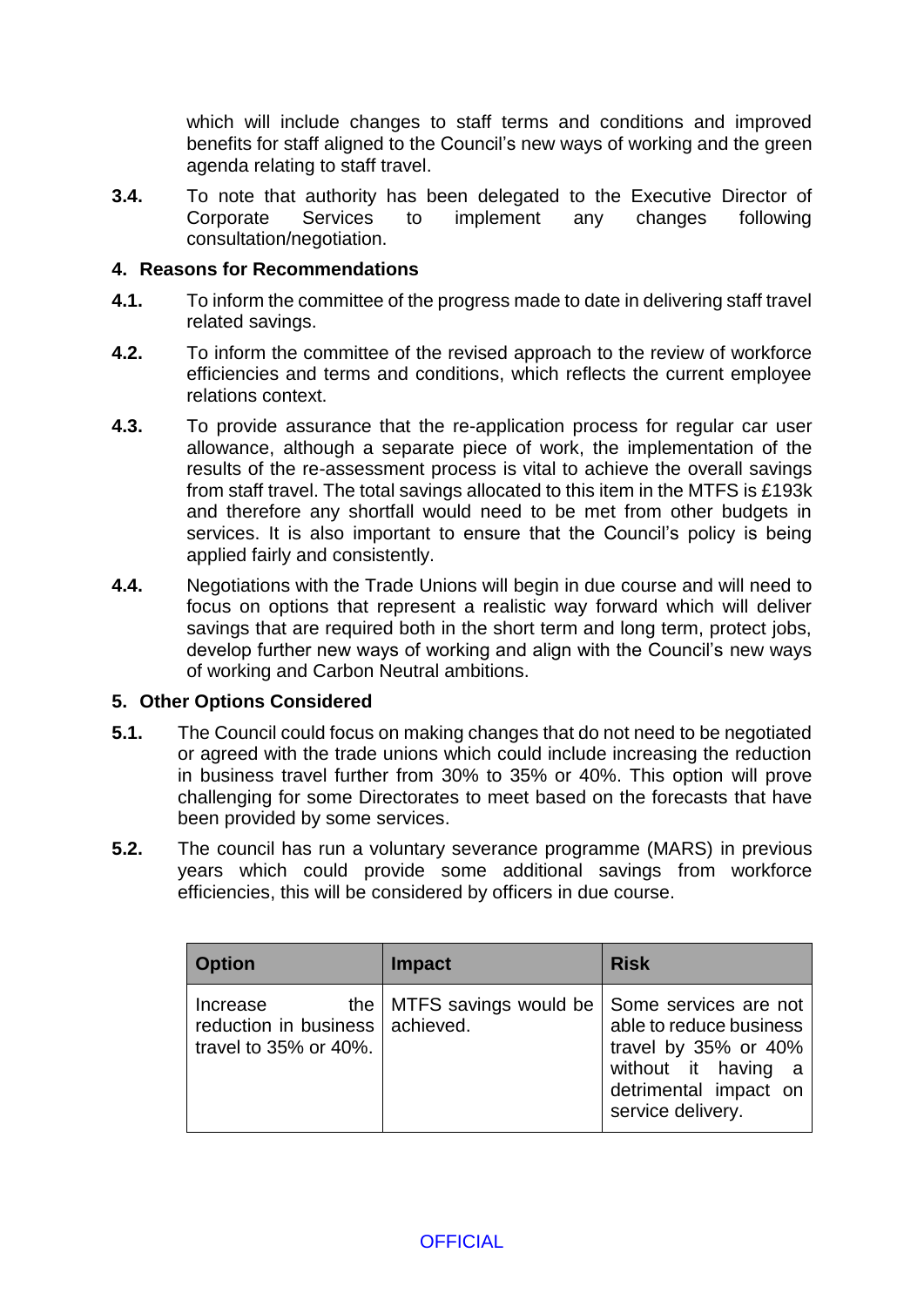| <b>Run MARS</b> | Contribute  to  overall   Staff do not volunteer,<br>MTFS savings and or services cannot<br>enable services to re $ $ allow staff to leave.<br>design by allowing some<br>staff to leave voluntarily. |
|-----------------|-------------------------------------------------------------------------------------------------------------------------------------------------------------------------------------------------------|
|                 |                                                                                                                                                                                                       |

### **6. Background**

- **6.1.** As reported at Corporate Policy Committee in September 2021, the Medium-Term Financial Strategy savings of £50k in 2021/22 were achieved through reduced travel costs. Corporate Leadership team have since committed to save £758,000 from staff travel budgets through new ways of working, this figure is now included in the MTFS 22/23 – 25/26. As part of this overall savings target it was agreed that staff travel budgets would be reduced by 30% permanently by fully utilising new ways of working, new technology and to contribute to the Council's Carbon Neutral ambitions. This would have realised a saving of £428k in 2021/22, forecasts from services, however, indicate that this figure is likely to be £371k. The shortfall will need to be made up during 2022/23 and 2023/24 from alternative measures if these figures are confirmed at outturn. A Regular Car User allowance re-application process has been completed and the results are being implemented in accordance with the Council's policy.
- **6.2.** Discussions with the trade unions will focus on developing a package of measures which include some that will benefit their members as well as some changes to terms and conditions. It is hoped that the trade unions will engage constructively in these discussions and provide additional options which could be considered to reach a negotiated agreement.
- **6.3.** The benchmarking information indicates that there are areas where Cheshire East Council is more generous than other councils. Anonymised details relating to staff travel are set out in Appendix 1.
- **6.4.** It is important to recognise the challenging working environment for our staff over the past two years and it is vital to minimise disruption for the workforce wherever possible. Any decisions must be balanced with impact on Council Taxpayers and overall affordability. It is unlikely that the total savings targets in the MTFS will be achieved without some changes to terms and conditions being agreed. Any changes that are proposed would need to be balanced against a background of rising living costs for staff, recruitment and retention issues in some services and maintaining staff morale.
- **6.5.** The pandemic has resulted in many staff within the council working from home and this has in turn enabled staff through the introduction of new technology to undertake the majority of meetings virtually rather than face to face. It is important that this new way of working is maintained and where possible increased over the medium/long term to achieve the aims of the council's carbon neutral agenda. Managers will need to review and change the working arrangements for their teams and identify meetings (internal and external) which do not need to be conducted face to face with colleagues and with residents/clients as this will deliver ongoing financial savings in addition to carbon reductions.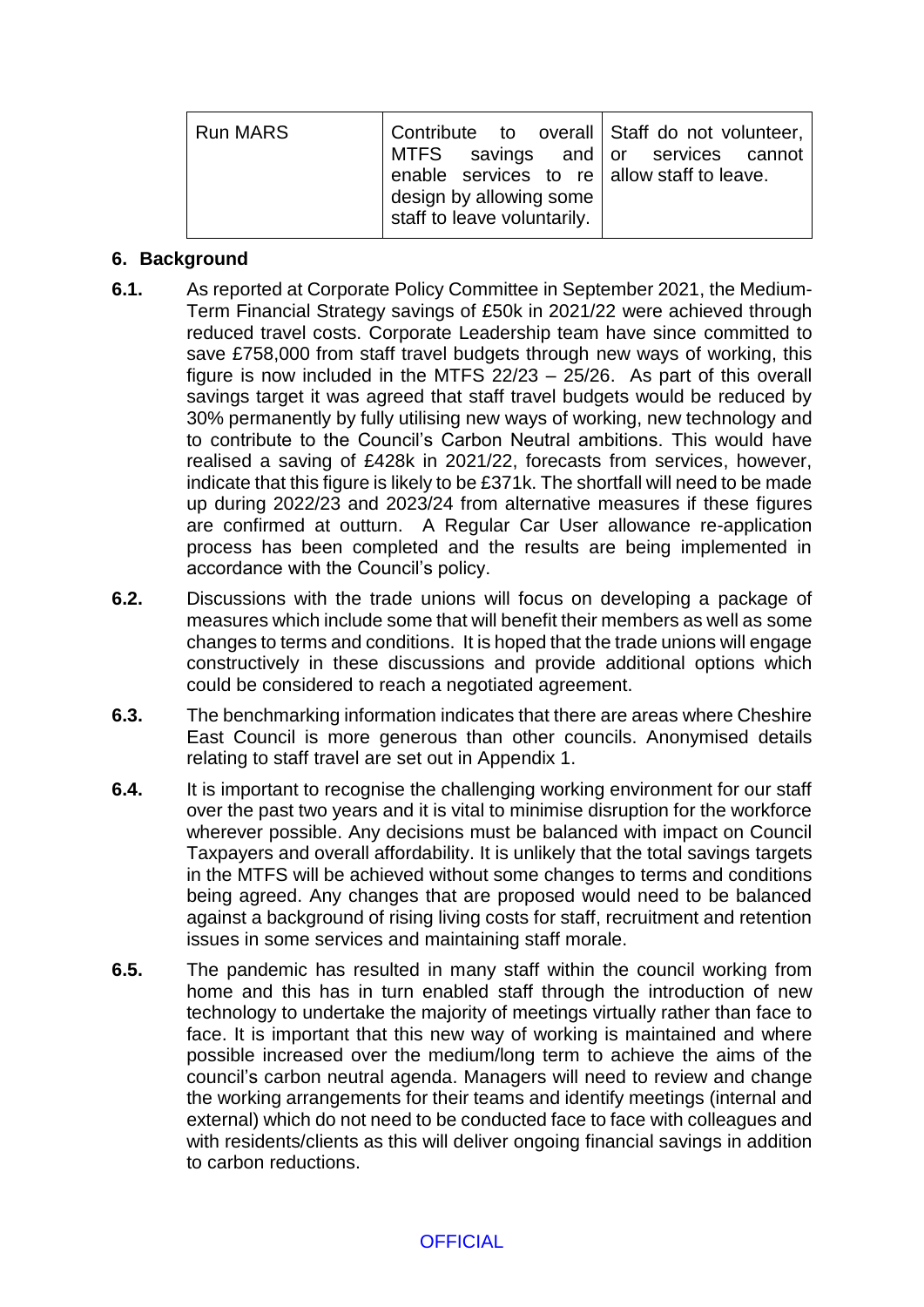# **7. Consultation and Engagement**

**7.1.** Any work undertaken in relation to a review of terms and conditions would require extensive consultation and engagement with staff and the trade unions and where changes to terms and conditions are being proposed these would need to be agreed formally by the trade unions. Trade Union / Staff consultation will be crucial in making any changes to terms and conditions and appropriate consultation and engagement will need to begin at the appropriate time.

#### **8. Implications**

### **8.1. Legal**

- 8.1.1. The Council has a consultation process it must adhere to with the recognised trade unions to seek to negotiate and agree any proposed changes to terms and conditions of employment with the trade unions. This process should be commenced as soon as possible to ensure appropriate consultation and engagement can take place to enable the savings to be made.
- 8.1.2. Changes implemented unilaterally without consultation and agreement may amount to a breach of contract and give rise to legal claims against the Council.
- 8.1.3. The most likely claims in this scenario are breach of contract claims, unlawful deductions and potentially Unfair (Constructive) Dismissal claims if the changes are significant. Depending on the outcome of those, this may offset the cost saving benefits of the changes to terms and conditions.
- 8.1.4. In circumstances where agreement cannot be reached on changes to terms and conditions of employment, the Council may dismiss and offer re-engagement on the revised terms. This is known as 'dismissal and re-engagement'. Such dismissals will count as a dismissal in law but can be fair if the Council can show that it had a fair business case for the changes, consent was sought, a full consultation process followed, and that dismissal was a last resort.
- 8.1.5. Early consultation and reaching agreement with the recognised Trade Unions is therefore a key strategy in having the necessary changes agreed by all parties and minimising the risk of such claims arising.

#### **8.2. Finance**

8.2.1. Officers have committed to find savings of £758,000 from staff travel by making changes to the way we work. This saving commitment replaced staff travel related savings included previously in the Medium-Term Financial Strategy (MTFS) and were then subsequently reflected in the MTFS 2022/23 - 2025/26. The commitment included agreement to permanently reduce business mileage across the council by 30% which aims to achieve a staff travel budget saving of £428,000 from 2021/22; reassess all council staff classified as Regular Car Users reducing the staff travel budget by a further £193,000 from 2022/23; and explore the HMRC rate for casual car use for staff and Members.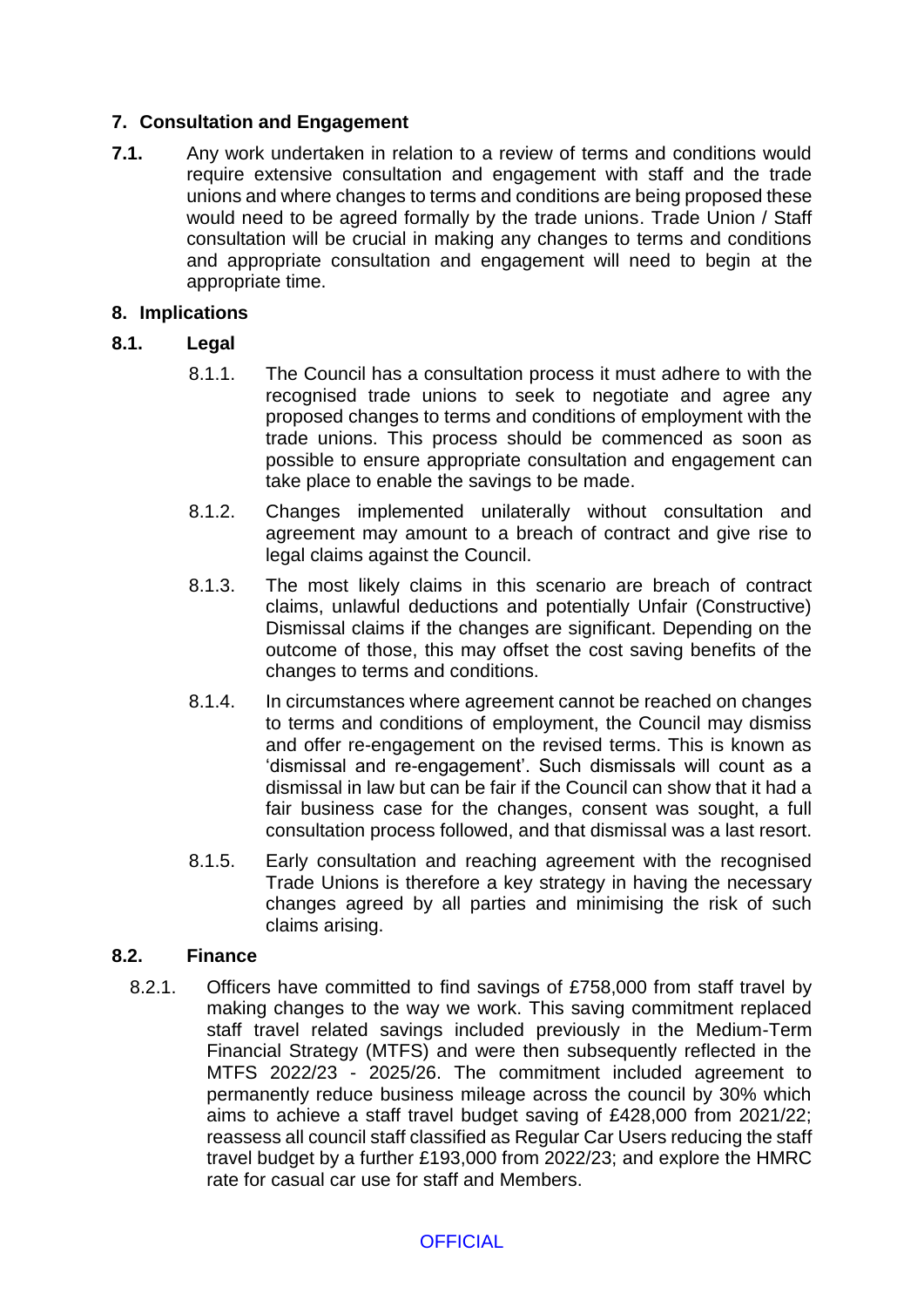8.2.2. The council is committed to achieving the full savings of £758,000 by 2022/23, with the full reduction in budgets included in the latest version of the council's MTFS. If savings cannot be delivered in these ways, the alternatives would be needed to offset any shortfall.

# **8.3. Policy**

8.3.1. Any changes to terms and conditions will require the appropriate policy to be updated.

### **8.4. Equality**

8.4.1. Any changes to terms and conditions will require the completion of an Equality Impact Assessment.

### **8.5. Human Resources**

- 8.5.1. Trade union and staff engagement conversations will continue to ensure that all views and ideas are considered to develop a package of measures to discuss with the trade unions. Further work involved in engagement/consultation with the trade unions and staff will require appropriate resources to be dedicated from Human Resources, Finance, Legal and appropriate project support.
- 8.5.2. Negotiations and reaching agreement on changes to staff terms and conditions can take time therefore, it is vital that consultation starts as soon as practicable to enable these savings to be achieved in the prescribed years they have been included in the budget.

### **8.6. Risk Management**

8.6.1. There is a risk savings are not realised from future ways of working or efficiencies in working practices. In addition, if changes to terms and conditions cannot be agreed with the trade unions, there is a risk that savings identified in the MTFS will not be delivered and alternatives would need to be considered.

#### **8.7. Rural Communities**

8.7.1. No implications for rural communities.

# **8.8. Children and Young People/Cared for Children**

8.8.1. No implications for Children and Young People/Cared for Children.

#### **8.9. Public Health**

8.9.1. No implications for Public Health.

#### **8.10. Climate Change**

8.10.1. Some changes to staff travel will have a positive impact on the climate change, where for example staff business mileage is reduced. The proposals will produce a projected annual carbon saving of 247.24 tonnes of carbon dioxide equivalent (tCO2e).